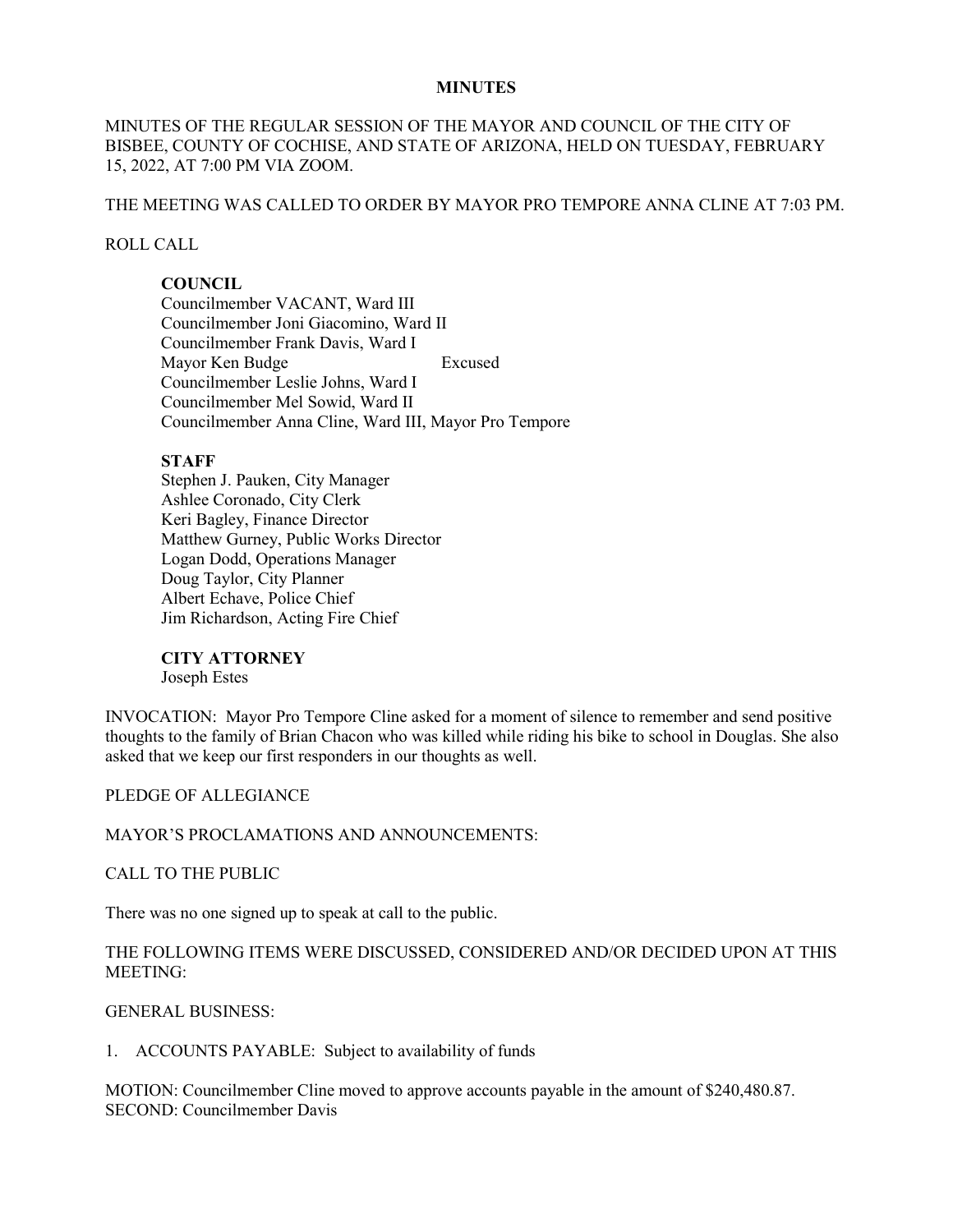Council asked questions about accounts payable, and staff responded to each question.

ROLL CALL VOTE AYES: Councilmember Giacomino, Davis, Johns, Sowid, and Cline. NAYS: 0 MOTION PASSED: AYES- 5 NAYS-0

- 2. Approval of the Consent Agenda
	- A. Approval of the Minutes of the Regular Session of Mayor and Council held on February 1, 2022.

Ashlee Coronado, City Clerk

- B. Approval of the Resignation of Linda Santellanes from the Design Review Board. Ashlee Coronado, City Clerk
- C. Approval of the Resignation of Emily "Lynda" Reynolds from the Transit Advisory Committee.

Ashlee Coronado, City Clerk

- D. Approval of the Appointment of Ed Briggs to the Design Review Board. Ashlee Coronado, City Clerk
- E. Approval of an Application for an Extension of Premises/Patio Permit submitted by Electric Brewing for an event to be held at 1326 W. Highway 92 #7, Bisbee, Arizona on Sunday, March 27, 2022; Joseph Charles Fredrickson, Applicant. Ashlee Coronado, City Clerk
- F. Approval of an Application for an Extension of Premises/Patio Permit submitted by Electric Brewing for an event to be held at 1326 W. Highway 92 #7, Bisbee, Arizona on Sunday, April 10, 2022; Joseph Charles Fredrickson, Applicant. Ashlee Coronado, City Clerk

MOTION: Councilmember Davis moved to approve Consent Agenda Items A through F. SECOND: Councilmember Johns

ROLL CALL VOTE AYES: Councilmember Giacomino, Davis, Johns, Sowid and Cline. NAYS: 0 MOTION PASSED: AYES- 5 NAYS-0

## **OLD BUSINESS**

3. Discussion and Possible Approval of the Notice of Intent to Adopt Ordinance O-22-02; Amending the Zoning Code Article 6, by Establishing a New Section 6.17 Entitled "Accessory Dwelling Units (ADU).

Doug Taylor, City Planner

Mr. Taylor explained he had gone over the ordinance and there had been some changes since the last time it was before Council. He discussed the specific changes with Council.

Councilmember Davis said Mr. Taylor had done a good job cleaning this ordinance up. He thanked him for his hard work.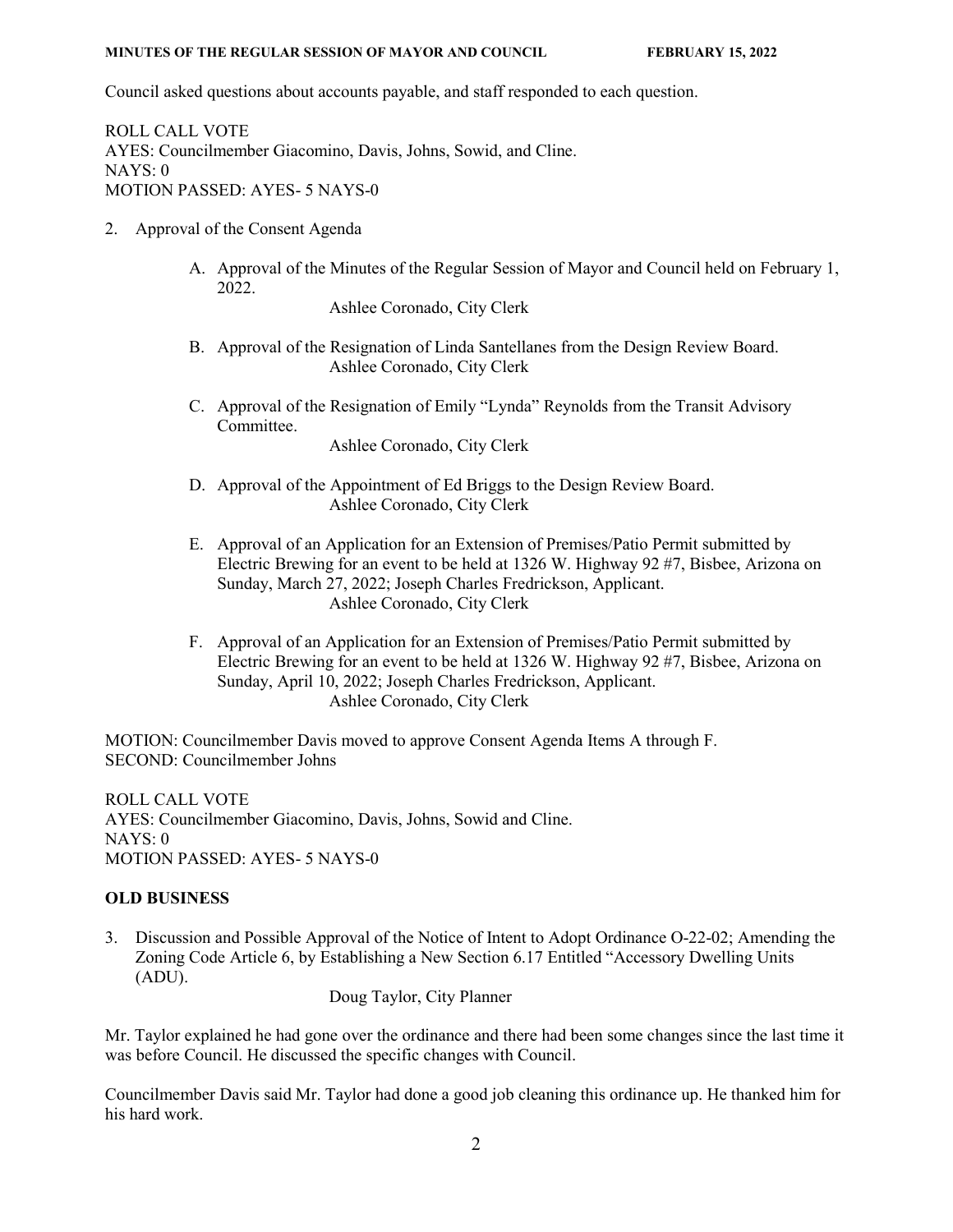MOTION: Councilmember Davis moved to approve the Notice of Intent to Adopt Ordinance O-22-02; Amending the Zoning Code Article 6, by Establishing a New Section 6.17 Entitled "Accessory Dwelling Units (ADU). SECOND: Councilmember Sowid

ROLL CALL VOTE AYES: Councilmember Giacomino, Davis, Johns, Sowid and Cline. NAYS: 0 MOTION PASSED: AYES- 5 NAYS-0

## **NEW BUSINESS**

4. Discussion and Possible Approval for proposed revision of the traffic control plan by Cochise County, between the Ironman and the Bisbee Courthouse.

Matthew Gurney, Public Works Director

Mr. Gurney explained that Cochise County had come to us to propose a new traffic control plan for the area between the Iron Man and the Bisbee Superior Court. He explained there was a lot of congestion in that area and these changes would help alleviate the traffic congestion. Mr. Gurney explained the new flow of traffic and the areas that would no longer allow parking.

Jackie Watkins, Cochise County Engineer explained that this plan would improve the flow of traffic but it would also prevent some parking. She informed the Council that there would be excess parking at the lower parking lot at St. Patrick's Church. She explained this was a safety issue and a lot of liability for the County with the way people were currently parking.

Councilmember Giacomino asked how this will be enforced.

Ms. Watkins said they would be installing no parking signs along with painting no parking on the asphalt. They would also indicate that violators would be towed and the Police Department would enforce that area.

Councilmember Sowid asked how this would affect parking overall in the area. There are already a lot of issues with parking. Would this hurt the businesses in the area.

Mr. Gurney said there was parking across the street and more was added when they changed the intersection coming down from Clawson.

Ms. Watkins also said the County leased the parking lot from the church and that could be used for overflow parking.

MOTION: Councilmember Johns moved to approve the proposed revision of the traffic control plan by Cochise County, between the Ironman and the Bisbee Courthouse. SECOND: Councilmember Davis

ROLL CALL VOTE AYES: Councilmember Giacomino, Davis, Johns, Sowid and Cline. NAYS: 0 MOTION PASSED: AYES- 5 NAYS-0

5. Public Auction of Designated Surplus Property Located adjacent to 348 Williams Avenue, a vacant parcel described as a portion of APN 103-60-266B. Doug Taylor, City Planner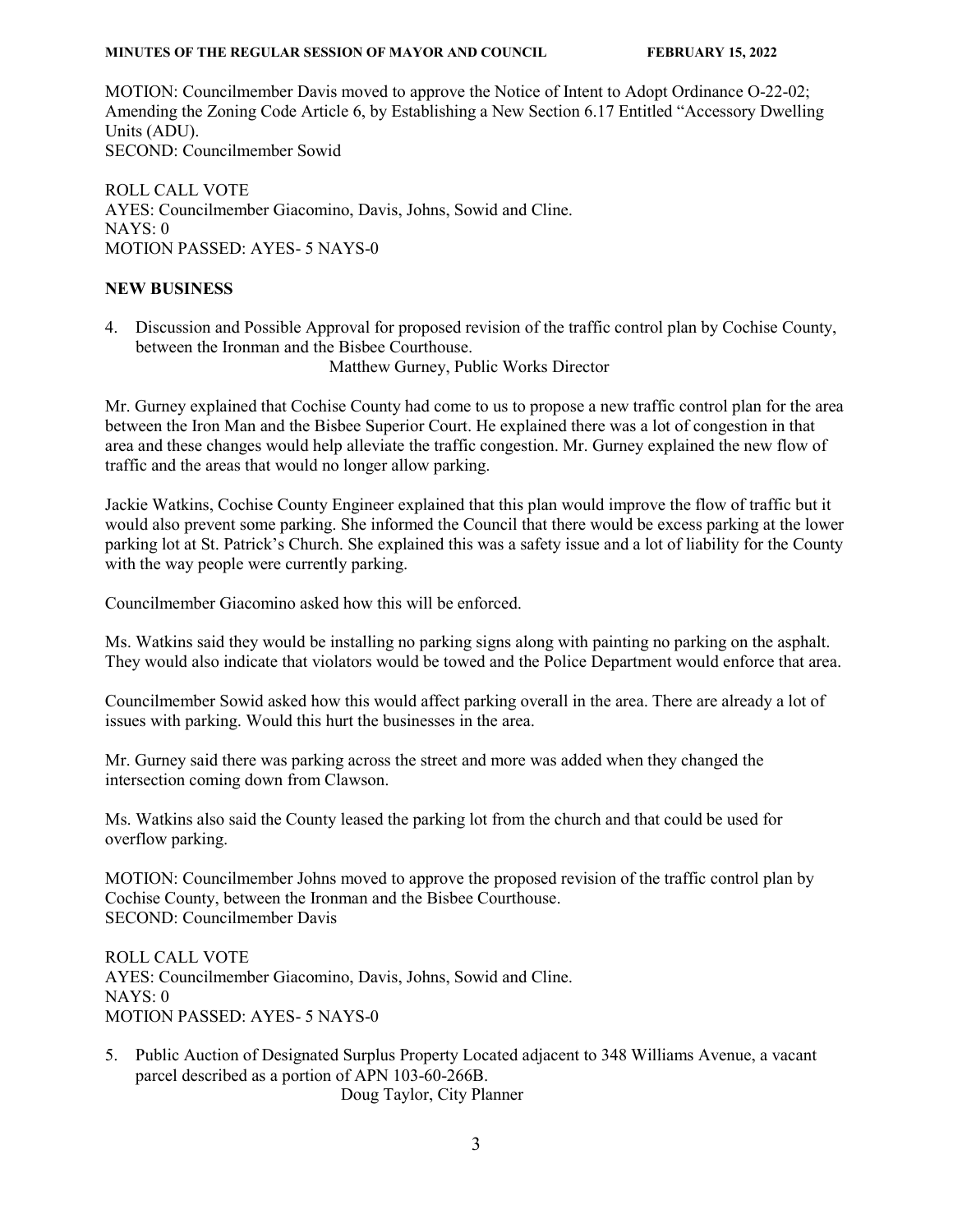This item was pulled from the agenda.

6. Public Auction of Designated Surplus Property Located adjacent to and west of 140D & 144 Locklin Avenue.

Doug Taylor, City Planner

This item was pulled from the agenda.

7. Public Auction of Designated Surplus Property Located, a vacant parcel described as the north half APN 103-60-249, Lots 19 and 20, located primarily south of across the right-of-way from 125 Star Avenue.

Doug Taylor, City Planner

This item was pulled from the agenda.

8. Presentation by the Greater Cochise County Digital Jobs Accelerator Partnership. Stephen Pauken, City Manager

This item was pulled from the agenda.

9. Discussion and Possible Approval to enter into a contract with Old Bisbee Enterprises to manufacture and install a fourth rail on the Copper Queen Library's second and third floor balconies for \$11,400. Jason Macoviak, Library Manager

Mr. Macoviak explained the library received a grant from Freeport McMoRan to do this necessary work on the libraries balconies. This would make them safer for public use. This was also a recommendation in the building structural report that was done by Corkey Poster. He explained this was also taken to the Design Review Board and they approved the plan. He Informed Council that this was the only bid received.

MOTION: Councilmember Davis moved to enter into a contract with Old Bisbee Enterprises to manufacture and install a fourth rail on the Copper Queen Library's second and third floor balconies for \$11,400.

SECOND: Councilmember Sowid

ROLL CALL VOTE AYES: Councilmember Giacomino, Davis, Johns, Sowid and Cline.  $NAYS: 0$ MOTION PASSED: AYES- 5 NAYS-0

10. Discussion and Possible Approval of Resolution R-22-03; Amending the Finance Section of the Fee Schedule by Adding Mobile Food Vendor Fees to the City Fee Schedule. Doug Taylor, City Planner

Mr. Taylor read the Resolution into the record and discussed the fees that would be implemented by the Resolution.

Council and staff discussed the proposed fees.

MOTION: Councilmember Sowid moved to approve Resolution R-22-03; Amending the Finance Section of the Fee Schedule by Adding Mobile Food Vendor Fees to the City Fee Schedule. SECOND: Councilmember Davis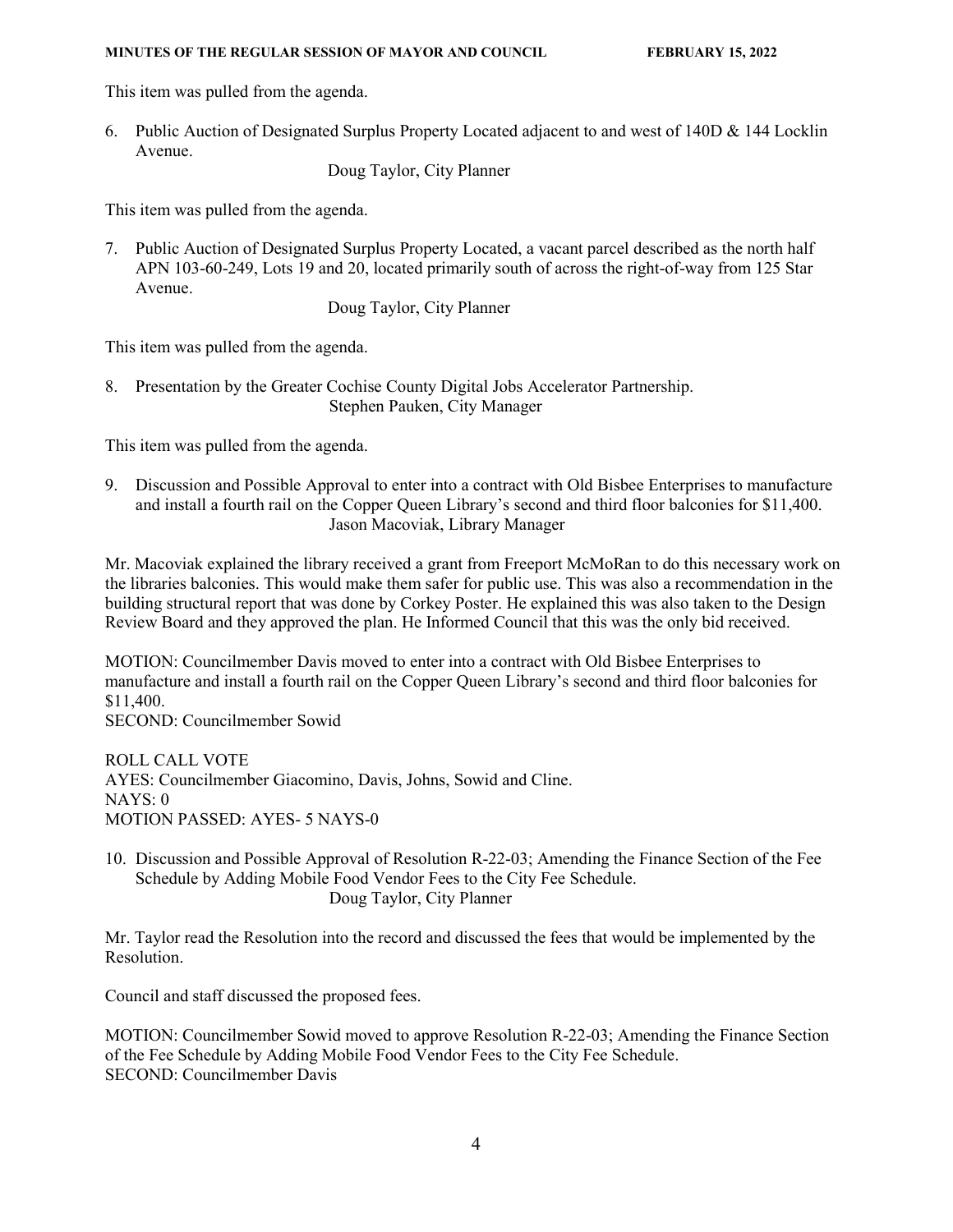ROLL CALL VOTE AYES: Councilmember Davis, Johns, Sowid and Cline. NAYS: Councilmember Giacomino MOTION PASSED: AYES- 4 NAYS-1

11. Discussion and Possible Approval of Resolution R-22-01; Supporting the Bisbee Bus Transit Program and the Application for funds to operate the Bisbee Transit/Bus System. Matthew Gurney, Public Works Director

Mr. Gurney explained as we do every year the City must apply for funds from the Arizona Department of Transportation for its share of federal funds used to operate the Bisbee Bus. This program provides transportation throughout Bisbee and Naco six days a week. In order to apply for these funds, the City Council must provide documentation of its support for this program every year along with authorizing the Mayor to sign the application and grant documents.

MOTION: Councilmember Davis moved to approve Resolution R-22-01; Supporting the Bisbee Bus Transit Program and the Application for funds to operate the Bisbee Transit/Bus System. SECOND: Councilmember Johns

ROLL CALL VOTE AYES: Councilmember Giacomino, Davis, Johns, Sowid and Cline. NAYS: 0 MOTION PASSED: AYES- 5 NAYS-0

12. Discussion and Possible Approval of a Motion to go into Executive Session Pursuant to A.R.S. § 38- 431.03. (A) (4) for Discussion or consultation with the Attorneys of the public body in order to consider its position and instruct its attorneys regarding the public body's position regarding contracts that are the subject of negotiations, in pending or contemplated litigation or in settlement discussions conducted in order to avoid or resolve litigation on the Bovee matter. Joe Estes, City Attorney

MOTION: Mayor Budge moved to enter into Executive Session SECOND: Councilmember Cline MOTION PASSED: UNANIMOUSLY

MOTION: Councilmember Davis moved to come out of Executive Session SECOND: Councilmember Johns MOTION PASSED: UNANIMOUSLY

13. City Manager's Report:

- Other Current events (No Discussion)
	- $\circ$  Mr. Pauken explained that Item #8 will be postponed to the March 1st meeting.
	- o Mr. Pauken gave an update on the Hillcrest buyer negotiations. They would be meeting with them next week to continue the discussions.

COUNCIL COMMENTS OR FUTURE AGENDA ITEM SUGGESTIONS: (Council members may suggest topics for future meeting agendas, but Council will not here discuss, deliberate or take any action on these topics.):